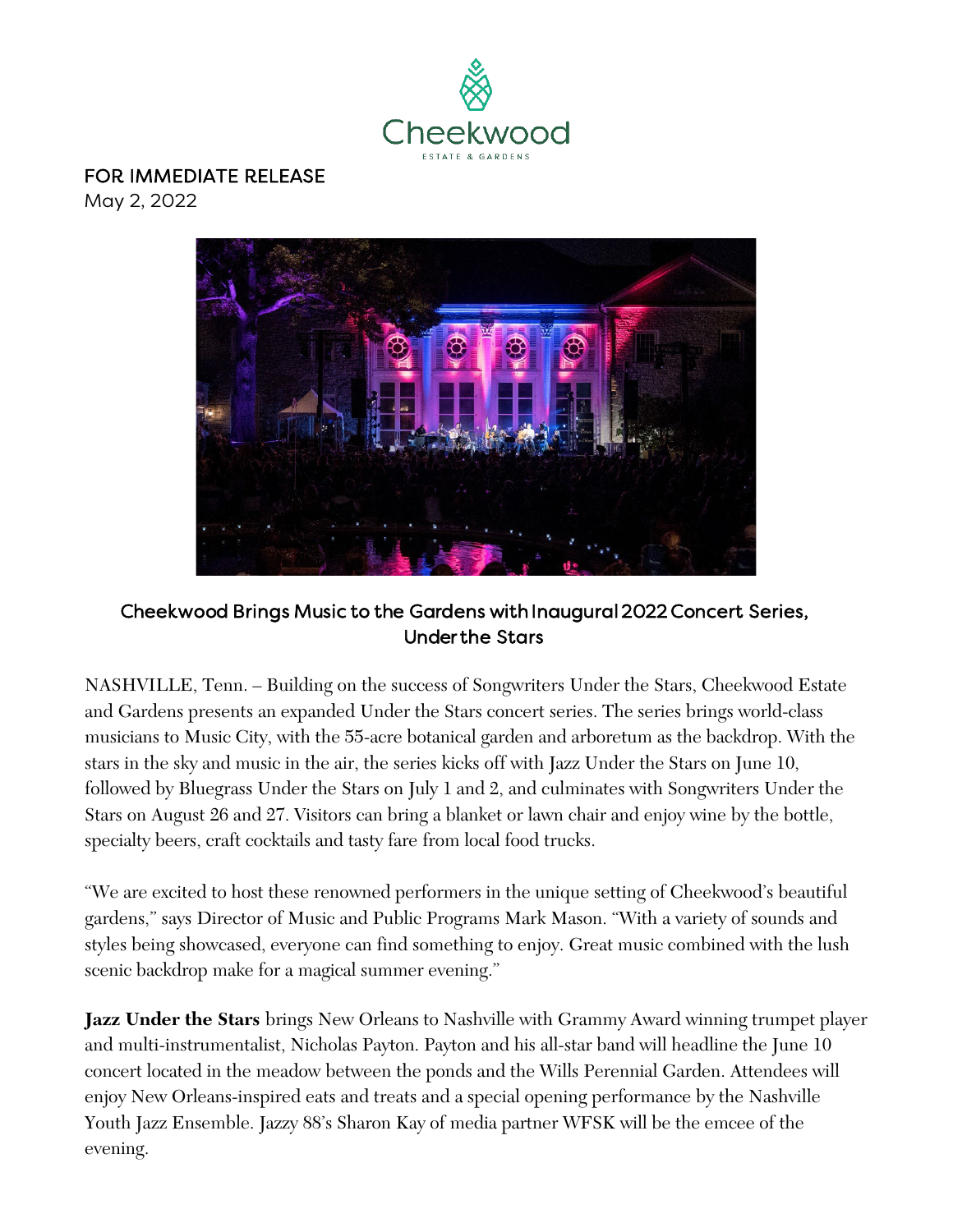Nicholas Payton has released over 20 recordings as a leader, pushing musical boundaries and showcasing a variety of contemporary and traditional styles, while displaying his ambidextrous ability to play both the trumpet and keyboard at the same time. The multi-hyphenated composer, producer, and social activist seeks to defy musical and artistic categories, honoring his roots with what Payton terms as "postmodern New Orleans music" as well as the spirit of Black American music. Payton's most recent albums "Quarantined with Nick" and "Maestro Rhythm King", were both released in 2020.

**Bluegrass Under the Stars** brings a bluegrass celebration to Independence Day weekend, featuring Rhonda Vincent and The Grascals, on stage in the meadow between the ponds and the Wills Perennial Garden. Rhonda Vincent, a member of the Grand Ole Opry and seven-time Grammy nominee, including the winner of the Grammy Award for Best Bluegrass Album in 2017, takes the stage on Friday night, July 1 following an opening performance by O'Connor Lee. On Saturday, July 2, Carley Arrowood kicks the evening off for three-time Grammy nominated bluegrass powerhouses, The Grascals.

**Songwriters Under the Stars** features top hitmakers Brett James, Hillary Lindsey, and Cary Barlowe, performing with the critically acclaimed Music City Symphony, for this two-night event on Cheekwood's gorgeous Swan Lawn. Guests will enjoy this one-of-a-kind gathering highlighting the songwriters and stories behind their chart-topping hits.

"We are delighted to expand upon Cheekwood's longstanding music offerings with the addition of these exciting jazz and bluegrass concerts," says Cheekwood President and CEO Jane MacLeod. "This is an extraordinary opportunity to hear talented musicians perform and inspire against the backdrop of Music City's botanical garden and arboretum."

## **Under the Stars Tickets**

\$55 members \$65 not-yet members Member pre-sale begins on May 2nd. Tickets go on sale to the public on May 9th.

The Under the Stars Concert Series is presented by Gullett Sanford Robinson & Martin PLLC (GSRM Law).

## **About Cheekwood**

With its intact and picturesque vistas, Cheekwood is distinguished as one of the leading Country Place Era estates in the nation. Formerly the family home of Mabel and Leslie Cheek, the 1930s estate, with its 30,000-square-foot Mansion and 55-acres of gardens, today serves the public as a botanical garden, arboretum, and art museum with furnished period rooms and galleries devoted to American art from the 18th to mid-20th centuries. The property includes 13 distinct gardens including the Blevins Japanese Garden and the Bracken Foundation Children's Garden, as well as a 1.5-mile woodland trail featuring outdoor monumental sculpture. Each year, Cheekwood hosts